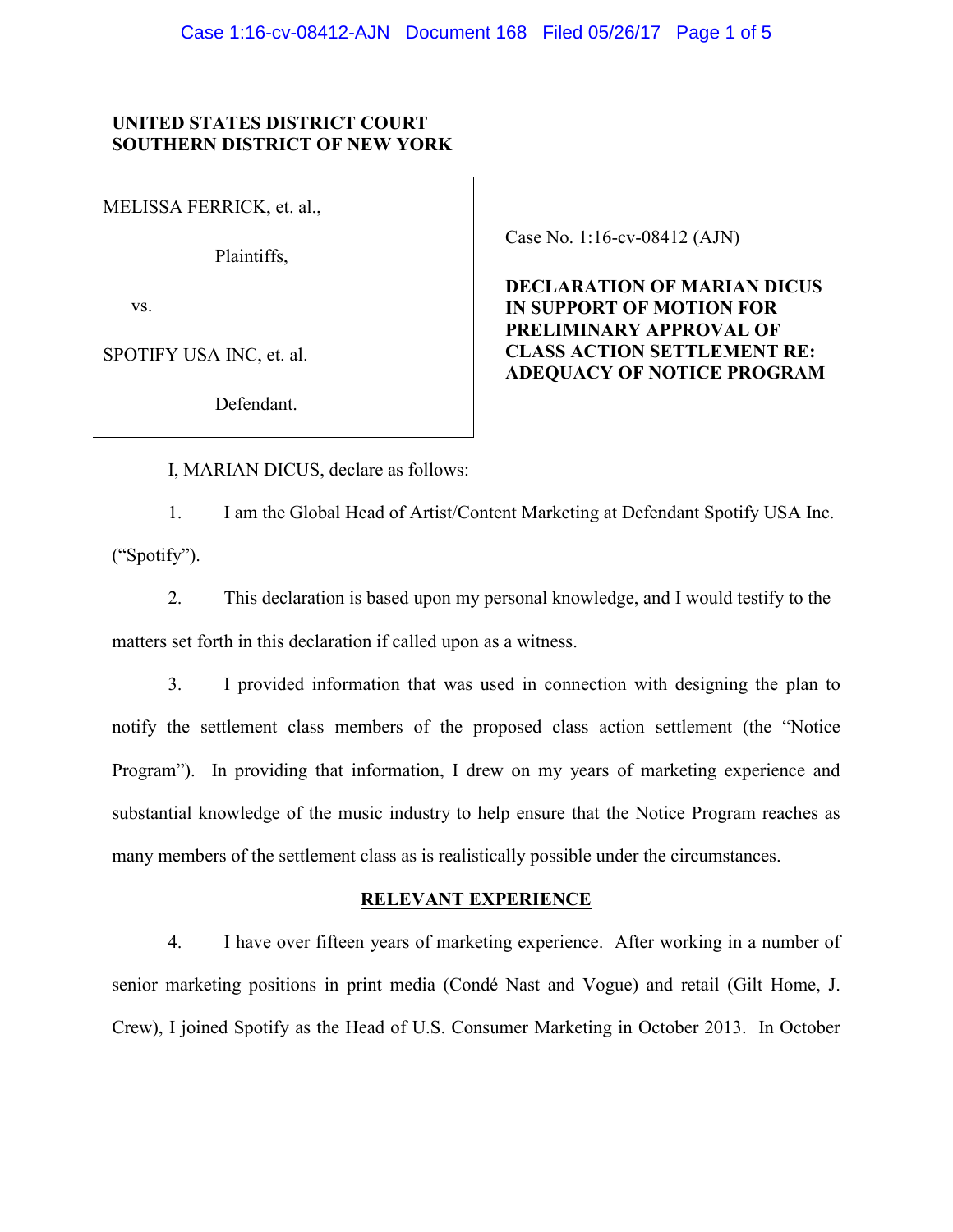#### Case 1:16-cv-08412-AJN Document 168 Filed 05/26/17 Page 2 of 5

2014, I was promoted to Head of North America Consumer Marketing, and in December 2016, I was promoted to Global Head of Artist/Content Marketing.

5. In my role as a marketing executive at Spotify, I have overseen a wide variety of campaigns targeting music consumers and professionals, including marketing efforts aimed at providing artists and songwriters with information and support to help them develop their careers. Accordingly, I am familiar with (a) the print and digital publications that cater to music consumers and professionals; (b) the types of advertisements that are most likely to reach music consumers, songwriters, and others in the music industry; and (c) the social media and community websites that are most commonly used by musicians, songwriters, and other music professionals.

#### **NOTICE PROGRAM BACKGROUND**

6. I understand that the settlement class includes songwriters, music publishers, and other persons or legal entities who own registered copyrights in musical compositions that were available on Spotify's service at any time since December 28, 2012. I will refer to them as the "Class Members." Although I understand that the majority of the Class Members reside in the United States, some Class Members may reside in other countries.

7. The proposed Notice Program is designed to ensure that it reaches a substantial number of Class Members.

8. Since Spotify does not possess a comprehensive list of Class Members, the Notice Program primarily seeks to notify Class Members of the settlement through the use of print, digital, and social media.

9. I expect the members of the Class to include people who are both music consumers and professionals. As a result, I recommended that the Notice Program include print

2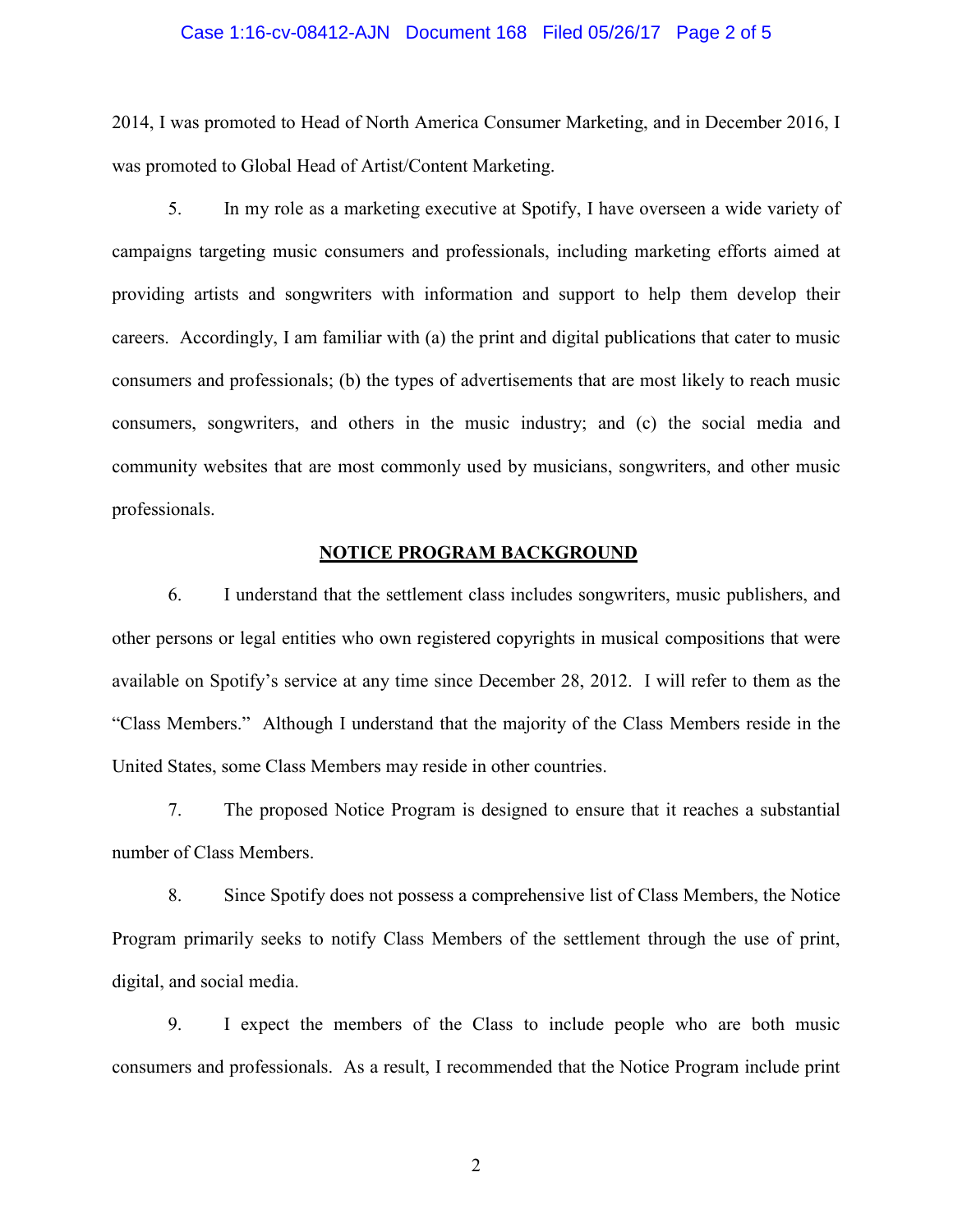#### Case 1:16-cv-08412-AJN Document 168 Filed 05/26/17 Page 3 of 5

and digital advertising in publications targeted at music consumers, such as *Rolling Stone* magazine, as well as specialty publications for music industry professionals, such as *American Songwriter* magazine. I also recommended that the Notice Program include advertising purchases targeting songwriters and music industry professionals on social media. Lastly, the Notice Program will include the prominent placement of a link to the Notice on the "Spotify for Artists" website (artists.spotify.com).

### **PRINT/DIGITAL MEDIA**

10. Based on my experience in the music industry and marketing, I recommended the publications that I believe are most likely to be read by up-and-coming singer/songwriters as well as established composers, publishers, and other musical composition copyright holders around the globe.

11. As a result of these recommendations, the campaign will include print advertising in the following publications:

- (a) *Rolling Stone*
- (b) *Variety*
- (c) *Billboard*
- (d) *Music Connection*

12. In addition, the campaign will include digital advertising on the web properties associated with the following publications:

- (a) *The Fader*
- (b) *Hits Daily Double*
- (c) *BillboardBiz*
- (d) *Pitchfork*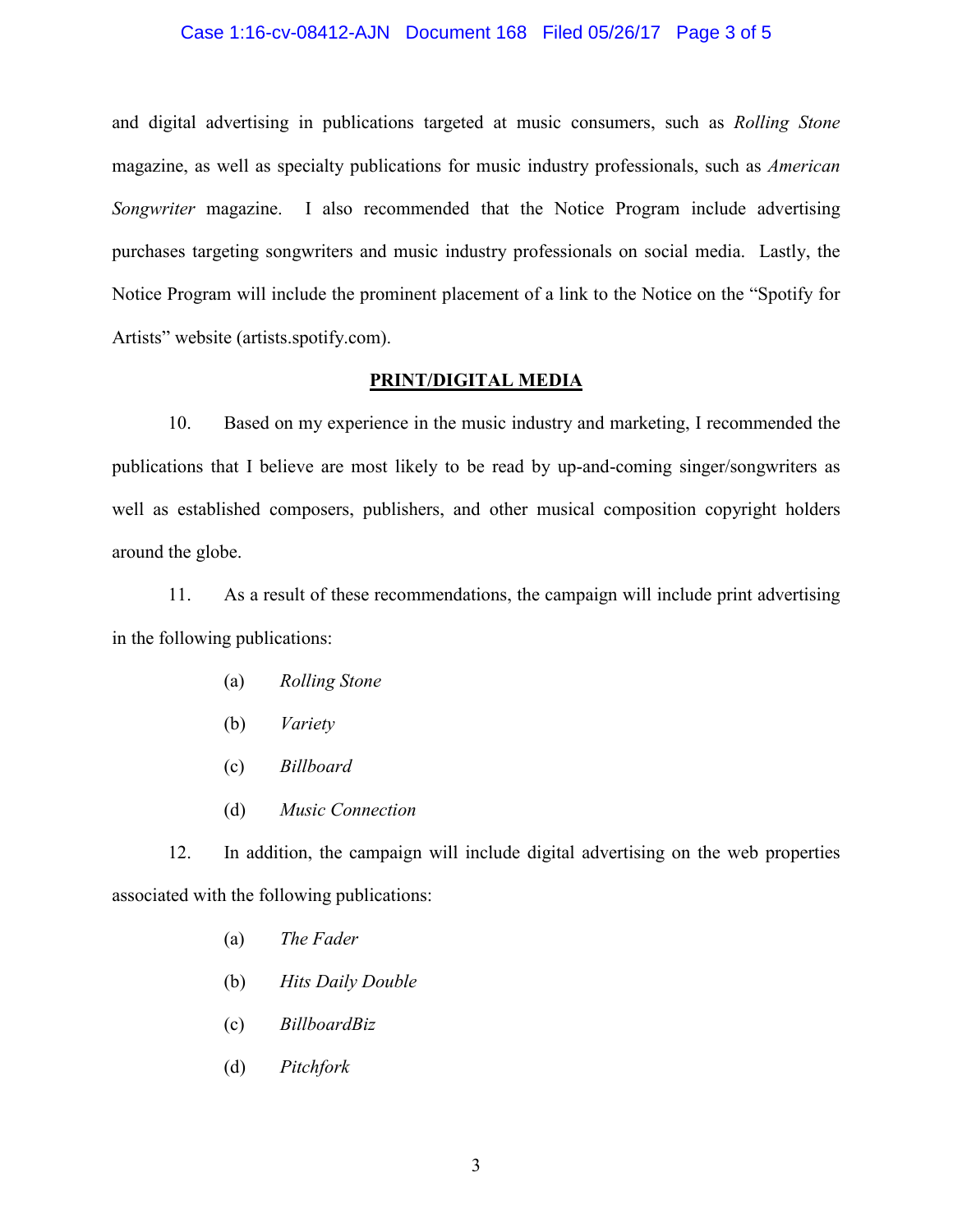- (e) *American Songwriter*
- (f) *Drowned in Sound*
- (g) *Consequence of Sound*

13. In addition, the campaign will include advertisements on Facebook, Twitter, LinkedIn, and Reddit, which are popular social media services that are widely used by songwriters and music publishers.

# **NOTICE ON SPOTIFY**

14. As a supplement to the above efforts, we also plan to place a notice on Spotify's website itself.

15. Specifically, because a significant number of the artists on Spotify are singer/songwriters, the Notice Campaign will include a prominent message on the "Spotify for Artists" website (artists.spotify.com) directing Class Members to the settlement website. The message will be as follows: "Songwriters and publishers: Learn if a recent settlement may benefit you."

16. Consistent with Spotify's commitment to helping artists develop their careers and reach new fans, the Spotify for Artists site was created in 2013 and includes (a) guides to getting music on Spotify and customizing a Spotify artist page, (b) access to data on tracks streamed on Spotify; and (c) articles and a blog with tips and information on marketing, trends, and other issues of interest to artists.

17. The Spotify for Artists site has been popular within the music community, receiving approximately 4.4 million visits in 2016. Therefore, I anticipate that the placement of a message on that site will reach a large number of songwriters (as well as other members of the music industry).

4